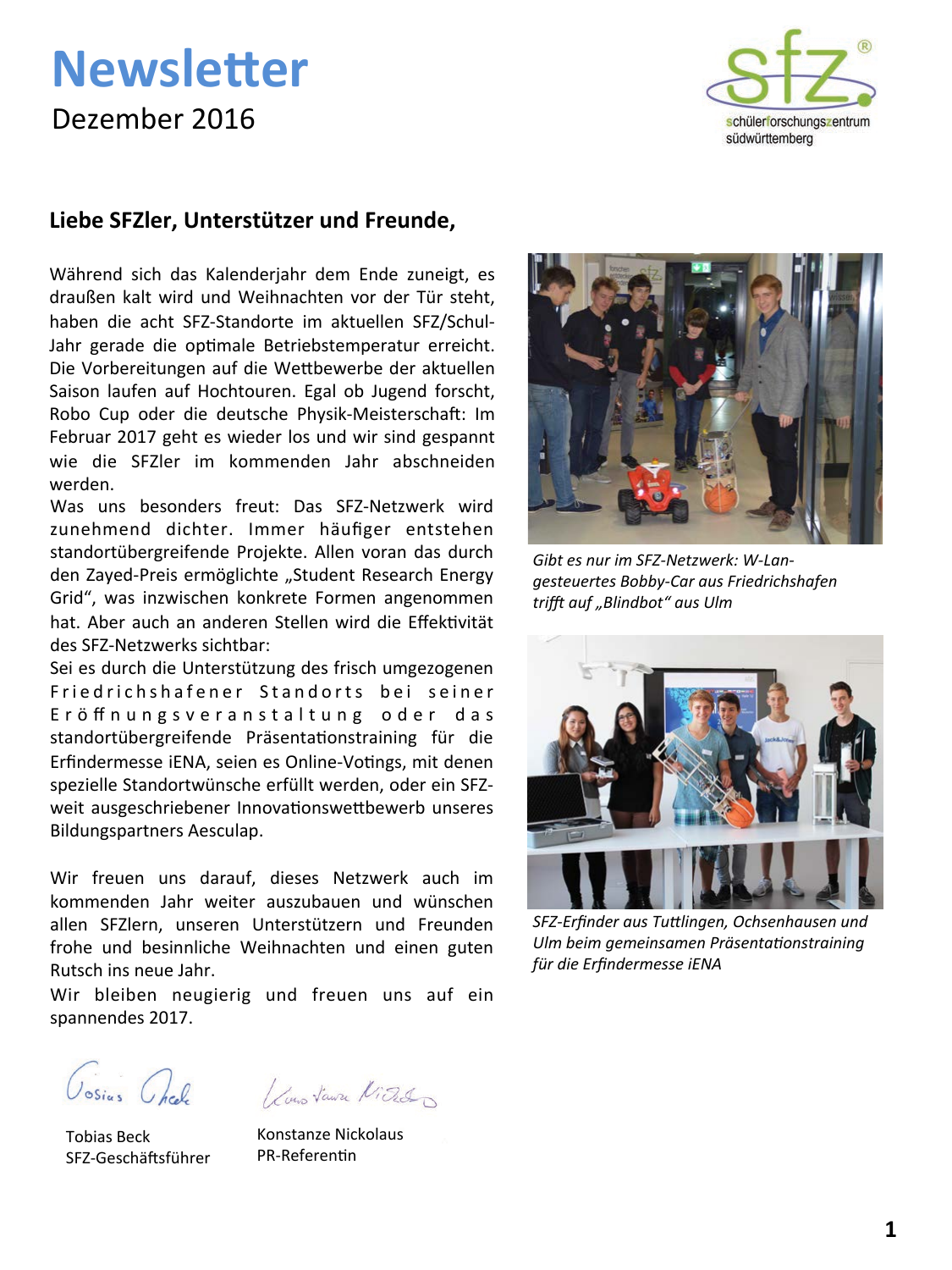### Dezember 2016

### **Bad Saulgau**

Die SFZ-Windkraftanlage in Bad Saulgau war im Herbst Schauplatz eines großen Fotoshootings für das Wissenschaftsmagazin "Bild der Wissenschaft". Mit Unterstützung des Bad Saulgauer Bauunternehmens Reisch konnte das Rad eigens dafür in die richtige Position gezogen werden. Unterdessen haben zwei neue Studenten der Dualen Hochschule Ravensburg, Campus Friedrichshafen, das Projekt übernommen. Unter Ihrer Anleitung wird die Windkraftanlage im kommenden Frühjahr ans Netz gehen.

Die SFZ-Tüftler um Betreuer Bernhard Häussler sind stolz darauf, nach zwei Jahren Entwicklungsarbeit ihre eigene, völlig selbstgebaute Multifunktionsmaschine, die Fräsen, Drucken und Plotten kann, in Betrieb genommen zu haben.

Das SFZ-Grundschulteam, das inzwischen mehrere erfolgreiche Skripte für Grundschullehrerinnen und Lehrer herausgegeben hat, ist im Herbst erneut mit seinen Arbeitsmaterialien zu physikalischen Themen beim nationalen Lehrer-Festival "Science on stage" angetreten. Die Bad Saulgauer und die Biberacher Grundschullehrerinnen Heidrun Boll und Astrid Pösl haben sich dabei mit Ihrem Projekt "Hebelkraft erspüren-bärenstark durch Hebelwirkung" für die europäische Ebene des Wettbewerbs im kommenden Jahr in Ungarn qualifiziert. Das Grundschulteam gehört damit, nach London 2015, bereits zum zweiten Mal zur deutschen Delegation. Außerdem hat das Team Verstärkung bekommen: Sonja Vochetzer aus Wangen bringt seit diesem Schuljahr Ihre Ideen mit ein.

Auch unser MULTI-Team war fleißig: das neue Skript "Forschen in der Schule" mit Unterrichtsmaterialien für die weiterführenden Schulen ist im Herbst erschienen. Interessierte Lehrerinnen und Lehrer können das Material über das SFZ oder den KlettMInt-Verlag beziehen. Die Baden Württemberg-Stiftung hat mehr als 5000 Exemplare des Skripts verschickt. Damit stehen allen weiterführenden Schulen im Land die am SFZ-erarbeiteten Unterrichtsmaterialien zur Verfügung.



Das neue Windrad-und Datenerfassungsteam des Zayed-Projekts



Selbst gebaute Multifunktionsmaschine



Ab jetzt Unterrichtsmaterial an allen weiterführenden Schulen im Land: Das SFZ-Forscher-Skript für die Schule

Die Initiative "Land(auf)Schwung", ein Modellvorhaben des Bundesministeriums für Ernährung und Landwirtschaft, unterstützt seit diesem Schuljahr das SFZ in Bad Saulgau. Mit dem Netzwerk-Projekt "Science Buddies" des Landratsamts Sigmaringen werden Talente von heute gefördert, die Talente von morgen unterstützen. Im Fall des SFZ bedeutet dies konkret, dass ehemalige Schüler selbst als Ausbilder am SFZ arbeiten. Ein schönes Beispiel: Die App-Programmiergruppe des "Student Research Energy Grid" wird von einem ehemaligen, erfolgreichen SFZ-Schüler betreut, der das Programmieren einst selbst am SFZ gelernt hat.

Die meisten Ehrenamtlichen des SFZ-Netzwerks waren im September der Einladung zum jährlichen Ehrenamtlichen-Ausflug gefolgt, der in Bad Saulgau gestartet ist und in diesem Jahr einen Besichtigungs-Zwischenstopp am neuen SFZ-Standort Eningen eingelegt hat.

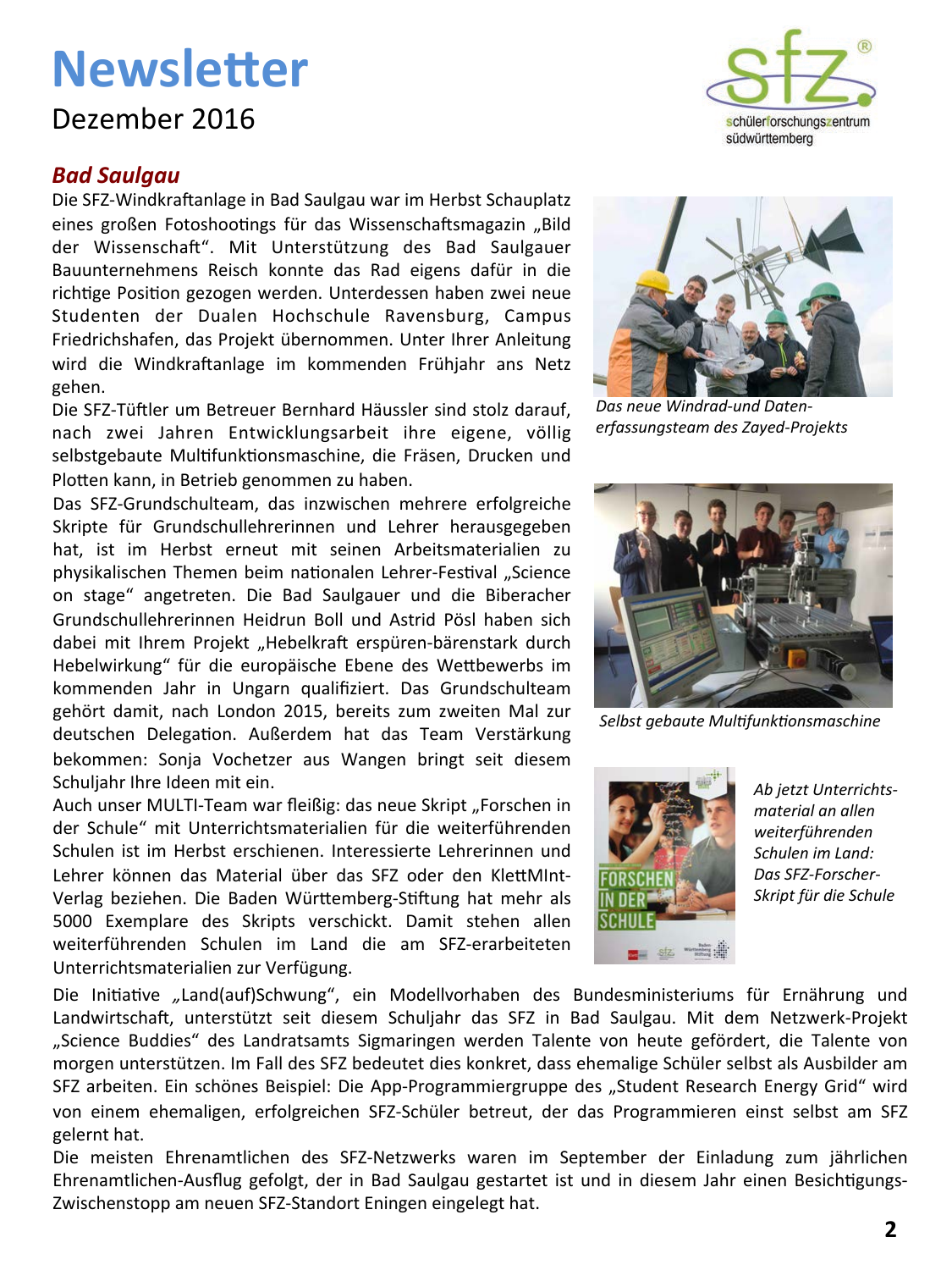## **Newsletter** Dezember 2016



#### **Wangen**

Für das SFZ Wangen begann das neue Schuljahr mit einer Präsentation seiner Arbeit auf dem Stadtteilfest in der "neuen Mitte" auf dem Gelände der ERBA, auf dem 2024 die Landesgartenschau stattfinden wird. Der Stand, an dem Schüler Ihre selbstgebauten Roboter vorführten, war gut gesucht. Manch einer nutzte die Gelegenheit, sich direkt anzumelden. Den Herbst nutzten die Wangener SFZ-Schüler und Ihre Betreuer auch für Renovierungsarbeiten in Ihren neuen Räumen, die Ihnen die Wangener Elektronik-Firma Zoller und Fröhlich seitdem zur Verfügung stellt. Mit dem Umzug in eigene Räume hat sich das Platzproblem der Wangener SFZ-Schüler gelöst.



Großes Interesse an Robotik hatten die Besucher des Wangener Stadtteilfests

Acht Teams bereiten sich derzeitig auf den RoboCup 2017 vor. Die neuen Räume ermöglichen jetzt auch neue Kurse in Robotik und 3D-Laser-Technologie. Dank eines neuen ehrenamtlichen Mitarbeiters, der hauptamtlich bei Zoller und Fröhlich arbeitet, beschäftigen sich die Wangener jetzt mit Mobile Mapping. Beim Adventskalender-Gewinnspiel der Volksbank Allgäu hatten es die Wangener SFZler in die Endrunde geschafft. Ob es für die 3D CNC-Fräse mit 3D-Drucker gereicht hat - darüber berichten wir im nächsten Newsletter.



Spionagebildschirm aus Eningen: erst der Polarisationsfilter ermöglicht es, etwas auf dem Bildschirm zu sehen. Ohne bleibt der Bildschirm eine weiße Oberfläche

#### **Eningen**

Dank der neuen Abzugsanlage ist nun auch das Chemielabor in Eningen voll einsatzfähig. Die Vielfalt der Forschungsprojekte erweitert sich damit auch am noch jungen Standort Eningen. Unterdessen steigt auch die Anzahl der Schüler, die Ihren Weg ans SFZ finden. Den Tag der offenen Tür am 24. September gestalteten die Eninger zu Beginn Ihres zweiten Jahres in den Räumen im Gewerbepark BuG bereits vollständig mit eigenen Projekten und Kursangeboten. Momentan laufen die Vorbereitungen auf die aktuelle Jugend forscht-Saison auf Hochtouren.

Ende September nahm Standortleiter Joachim Groß eine Spende von 500 Euro des Jugendgemeinderats Pfullingen entgegen. Und im November freuten sich die Eninger über 1000 Euro der Stadtwerke Tübingen, die sie Dank der Unterstützung aus dem gesamten SFZ-Netzwerk bei einem Online-Voting gewonnen hatten. Die Lechler-Stiftung untestützt ganz konkret das Eninger Projekt "Stirling-Hybrid-Antrieb" mit einem Betrag von 10.000 Euro.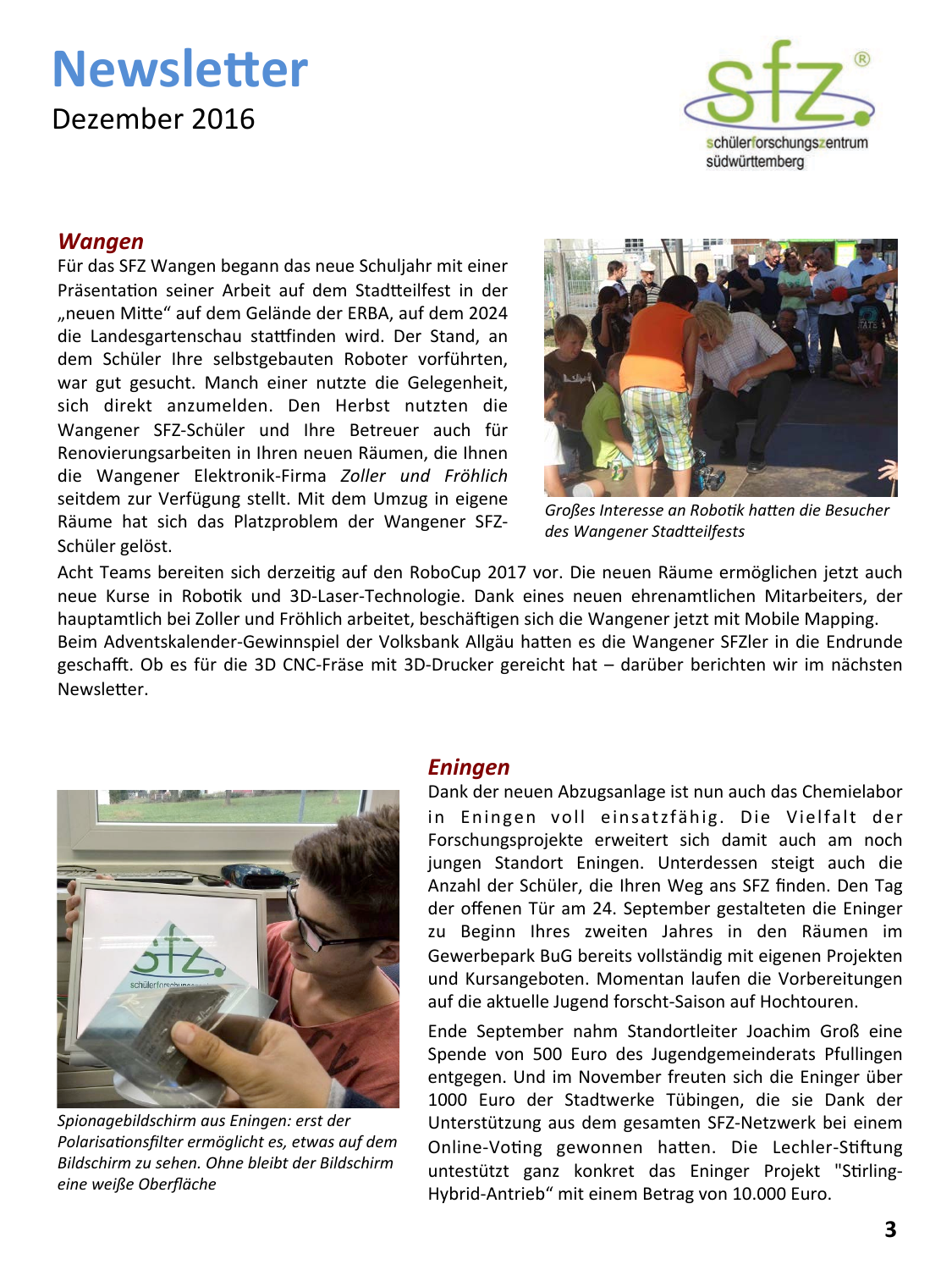### **Newsletter** Dezember 2016



In unserem letzten Newsletter im September noch angekündigt, haben sich seitdem die Ereignisse in Ochsenhausen überschlagen: Ende September erfolgte der Spatenstich zum Bau des SFZ-eigenen Wasserkraftwerks auf dem Campus des Gymnasiums Ochsenhausen. Das größte Teilprojekt des "Student Reserach Energy Grid" wurde bereits Ende November soweit fertig gestellt, dass jetzt nur noch der Netzanschluss erfolgen muss. Auf den Weg gebracht durch den Gewinn des Zayed Future Energy Prize Anfang dieses Jahres und Dank der zahlreichen Unterstützer, seien es lokale Unternehmen, Kommunen, Stiftungen oder Privatpersonen, konnte das Deutschlandweit einzigartige Energienetzwerk innerhalb eines Jahres konkrete Gestalt annehmen. Dem Wissenschaftsmagazin "Bild der Wissenschaft" (BdW) war das in seiner Dezemberausgabe einen siebenseitigen Artikel wert. Am 7. Dezember 2016 wurde das Wasserrad schließlich zum ersten Mal in Betrieb genommen. BdW und das SFZ hatten dazu gemeinsam zahlreiche Medienvertreter und SFZ-Unterstützer zu einer Präsentation des Gesamtnetzwerks eingeladen. Mehr als 100 Gäste folgten der Einladung und informierten sich an Ständen über die Teilprojekte des Netzwerks, an dem derzeitig die vier SFZ-Standorte Bad Saulgau (Windkraftanlage, Handy-App- und Datenerfassungs-Programmierung), Überlingen (Methankraftwerk), Ulm (Netzwerk-Programmierung) und Ochsenhausen beteiligt sind. In einer Podiumsdiskussion, moderiert durch BdW-Chefredakteur Alexander Mäder, zeigte sich, dass das SFZ genau das bietet, was Bildungsforscher schon lange fordern: Raum und Zeit, Interessen auszuleben und konkrete Projekte umzusetzen.

Kurz vor Weihnachten ließ es sich auch Kultusministerin Dr. Susanne Eisenmann zusammen mit dem Landtagsabgeordneten Thomas Dörflinger nicht nehmen, das SFZ Ochsenhausen samt Wasserrad zu besuchen.





September 16: Spatenstich



November 16: fertig



Dezember 16: Kultusministerin Eisenmann am Ochsenhauser Wasserrad

Auch außerhalb des Schüler-Energienetzwerks geht es in Ochsenhausen voran. Die Hochwasserschäden aus dem Sommer sind vollständig beseitigt, so dass zahlreiche neue Jugend forscht-Projekte mit dem neuen Schuljahr gestartet sind. Ein Projekt aus dem vergangenen Jahr, das mobile Reinigungsgerät für Farbwalzen, hat im Oktober auf einer der größten Erfindermessen der Welt, der iENA in Nürnberg eine BRONZE-Medaille gewonnen wurde außerdem mit einem Sonderpreis der Republik Angola ausgezeichnet.

Und es gibt eine neue Initiative für Grundschulen: Ochsenhausener Schülerinnen gehen an Grundschulen und zeigen dem Nachwuchs, wie freies Forschen funktioniert.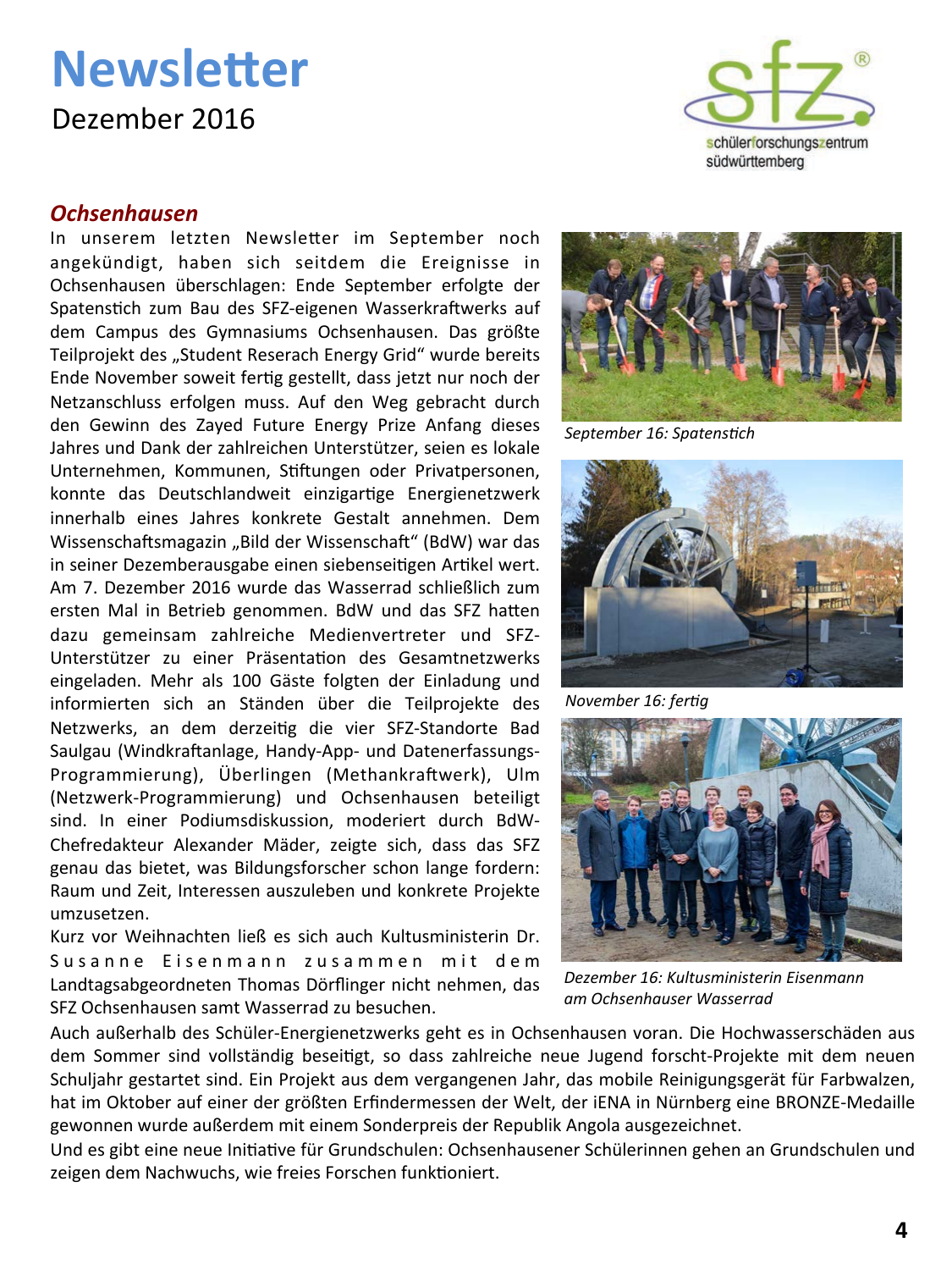### Dezember 2016



#### **Tuttlingen**

Auch im aktuellen Schuljahr ist der Standort Tuttlingen sehr gut besucht. Derzeitig sind dort knapp 100 Schülerinnen und Schüler aktiv. 15 Teams bereiten sich aktuell auf Jugend forscht vor, elf bauen an Robotern für die kommende RoboCup-Saison und etliche besuchen Kurse und Workshops.

Im Oktober freuten sich die Tuttlinger über zwei Goldmedaillen und zwei Sonderpreise bei der Erfindermesse iENA. Eine der preisgekrönten Erfindungen ist eine von zwei Schülerinnen entwickelte Vorrichtung, die es ermöglicht, ein handelsübliches Smartphone als Mikroskop zu benutzen. Sie ist praktisch serienreif und hat auch bei der Eröffnung des Standortes Friedrichshafen die Besucher begeistert. Die zweite Gold-prämierte Erfindung, eine Drohne, die auch schwere Lasten transportieren kann, sorgte in Friedrichshafen ebenfalls für große Aufmerksamkeit unter den dortigen Gästen. In diesem Jahr hatte das Tuttlinger Unternehmen KLS Martin die Patenschaft für alle SFZ-Schüler aus dem Netzwerk übernommen, die an der Erfindermesse teilgenommen haben. Neben der Übernahme der Kosten gehörte dazu auch ein Präsentationstraining für die Schülerinnen und Schüler als Vorbereitung auf die Veranstaltung.

Beim Quanta-Wettbwerb in Indien, einem internationalen Wissenswettbewerb mit mehreren Fachbereichen, haben zwei Tuttlinger SFZ-Schüler in diesem Jahr zum ersten Mal die Kategorie Mathematik gewonnen und damit dem deutschen Team zur Verteidigung des Gesamtsieges verholfen.

Drei weitere Tuttlinger Nachwuchsforscher durften sich beim Bundesumweltwettbewerb über einen Sonderpreis für Ihr Mikroplastik-Projekt freuen.

Der Erfolg beim Bundeswettbewerb Jugend forscht im Mai dieses Jahres wirkt unterdessen nach: Neben einem Besuch bei Bundeskanzlerin Angela Merkel durften die drei jungen Männer vom SFZ Tuttlingen. die ein Dokumentationssystem für OP-Besteck entwickelt hatten, Ihr Projekt auf Einladung der deutschen Botschaft auch auf einer Innovationsmesse in Bangkok vorstellen. Das Projekt "RFID Tracking von OP-Besteck" war auch der ausschlaggebende Grund weshalb das SFZ-Tuttlingen im Sommer als einer von "100 Orten für Industrie 4.0 in Baden Württemberg" ausgezeichnet worden war. Der Preis wurde im November im neuen Schloss in Stuttgart durch Wirtschaftsministerin Hoffmeister-Kraut übergeben.

Eine weitere Ehrung wurde 13 Tuttlinger SFZlern durch SFZ-Bildungspartner Aesculap zuteil. Ende November wurden sie in einer Feierstunde für Ihre herausragenden Leistungen geehrt. Geehrt wurde auch SFZ-Lehrerin Katharina Kaltenbach. Für Ihr besonderes Engagement bei der Betreuung von Schülern wurde sie von Bundespräsident Joachim Gauck im Schloss Bellevue in Berlin ausgezeichnet. Über eine großzügige Spende des Rotary-Clubs konnten sich die Tuttlinger kurz vor Weihnachten freuen.

In der ersten Runde des Landeswettbewerbs der Mathematik haben alle fünf Tuttlinger Teilnehmer einen ersten Preis erhalten und sich damit für die zweite Runde qualifiziert.



Besonders schön für's Netzwerk: Ein neues standortübergreifendes SFZ-Projekt startet derzeitig von Tuttlingen aus. Der SFZ-Bildungspartner Aesculap hat einen Ideenwettbewerb innerhalb des Netzwerks ausgeschrieben, an dem sich Schülerteams mehrerer Standorte beteiligen werden. Gesucht ist eine junge Idee zu funktionalen Oberflächen in der Medizintechnik.

Tuttlinger SFZ-Schüler in Indien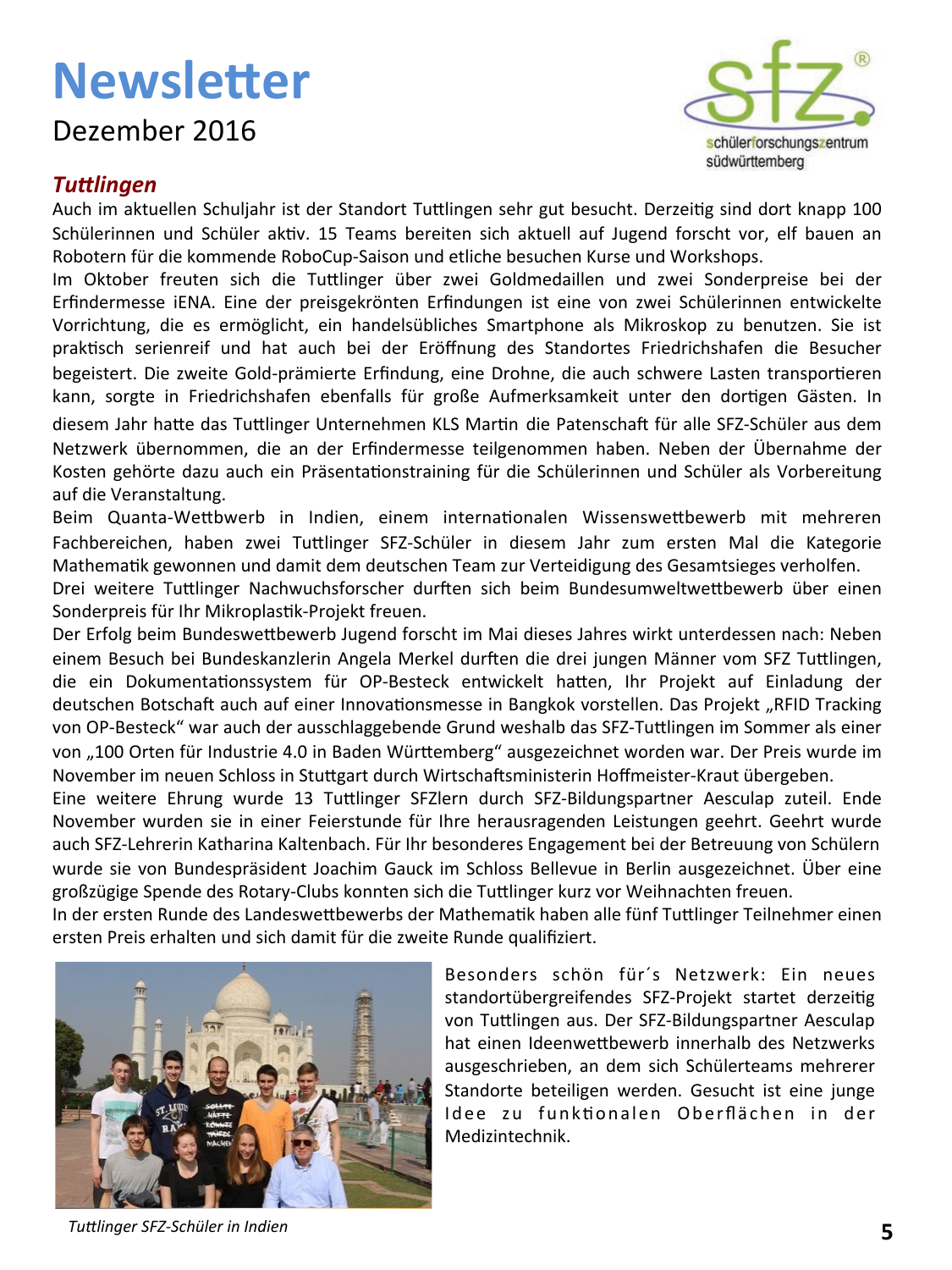### Dezember 2016





Die Ulmer Delegation mit Umweltminister Franz Untersteller bei der Preisübergabe in **Stuttgart** 

#### $U/m$

Das neue Schuljahr startete in Ulm mit den "Highlights der Physik", einem Wissenschaftsfestival, was jährlich an unterschiedlichen Orten in Deutschland stattfindet. Das SFZ war mit einem eigenen Zelt vertreten, in dem zahlreiche Workshops und Weiterbildungsveranstaltungen für Lehrerinnen und Lehrer stattfanden. Großem Anklang fanden die Veranstaltungen des Bad Saulgauer Grundschul- und Multi-Teams sowie der Kurs "Physik mit Smartphones".

Im Oktober haben zwei Ulmer Nachwuchserfinder mit Ihrem "Blindbot", einer elektronischen Führhilfe für Menschen mit Sehbehinderung bei der Erfindermesse iENA in Nürnberg abgeräumt:

Neben einer Goldmedaille, wurde das Gerät auch mit der höchsten Auszeichnung der Messe, der Ehrung durch den europäischen Erfinderverband, ausgezeichnet.

Nicht verpassen sollten SFZ-Interessierte den MDR-Filmbeitrag in der Sendung "Einfach genial" am 10. Januar 2017 um 19.50 Uhr. Dort werden der Blindbot und seine Erfinder ausführlich porträtiert.

Neben zahlreichen Jugend forscht-Projekten bereitet sich unsere Physik-Hochburg Ulm derzeitig auch auf die Deutsche Physik-Meisterschaft "GYPT" im Februar vor: Vier Ulmer SFZ-Schülerinnen und Schüler werden in zwei Teams antreten. Insgesamt erfreut sich der noch junge Wettbewerb, der ursprünglich durch das SFZ initiiert worden war und jetzt in den Händen der Deutschen Physikalischen Gesellschaft DPG liegt, zunehmender Beliebtheit: An den insgesamt 13-GYPT-Standorten in ganz Deutschland haben sich in diesem Jahr 185 Schülerinnen und Schüler angemeldet. Aufgrund der großen Nachfrage finden nun erstmalig Vorentscheide zur Qualifikation für die Meisterschaft statt.

Die Auszeichnung zu den "100 Standorten für Ressourceneffizienz" haben die Ulmer zusammen mit dem Medizintechnik-Unternehmen ulrich medical im September aus den Händen von Umweltminister Franz Untersteller überreicht bekommen.

Der Standort Ulm freut sich über einen neuen Betreuer für die Robotik-Gruppe.

### **Überlingen**

Das SFZ-Überlingen und das SFZ-Friedrichshafen beteiligen sich ab diesem Schuljahr mit einem Standort-übergreifenden Programmierkurs in C++ ebenfalls an der zunehmenden Verdichtung des SFZ-Netzwerks. Ein neuer Mitarbeiter hat die Betreuung von Mikro Makro-Projekten übernommen. Überlingen ist damit wieder gut gerüstet für die neue Jugend forscht-Saison. Acht SFZ-Schüler haben an einem Robotik-Workshop der Hochschule Vorarlberg teilgenommen. Beim SICK-Robot Day waren die Überlinger als Gäste anwesend und haben beobachtet, wie sich die Konkurrenz schlägt. Das Überlinger Hexacopter-Team hat unterdessen einen weiteren Preis eingeheimst: Bei der Engineering Newcomer Challenge der norelem Normelemente KG und der CADENAS sowie dem Bundesarbeitskreis Fachschule für Technik wurde das Team auf der Motek-Messe in Stuttgart mit 500 Euro ausgezeichnet.



Ausgezeichnetes Hexacopter-Team aus Überlingen